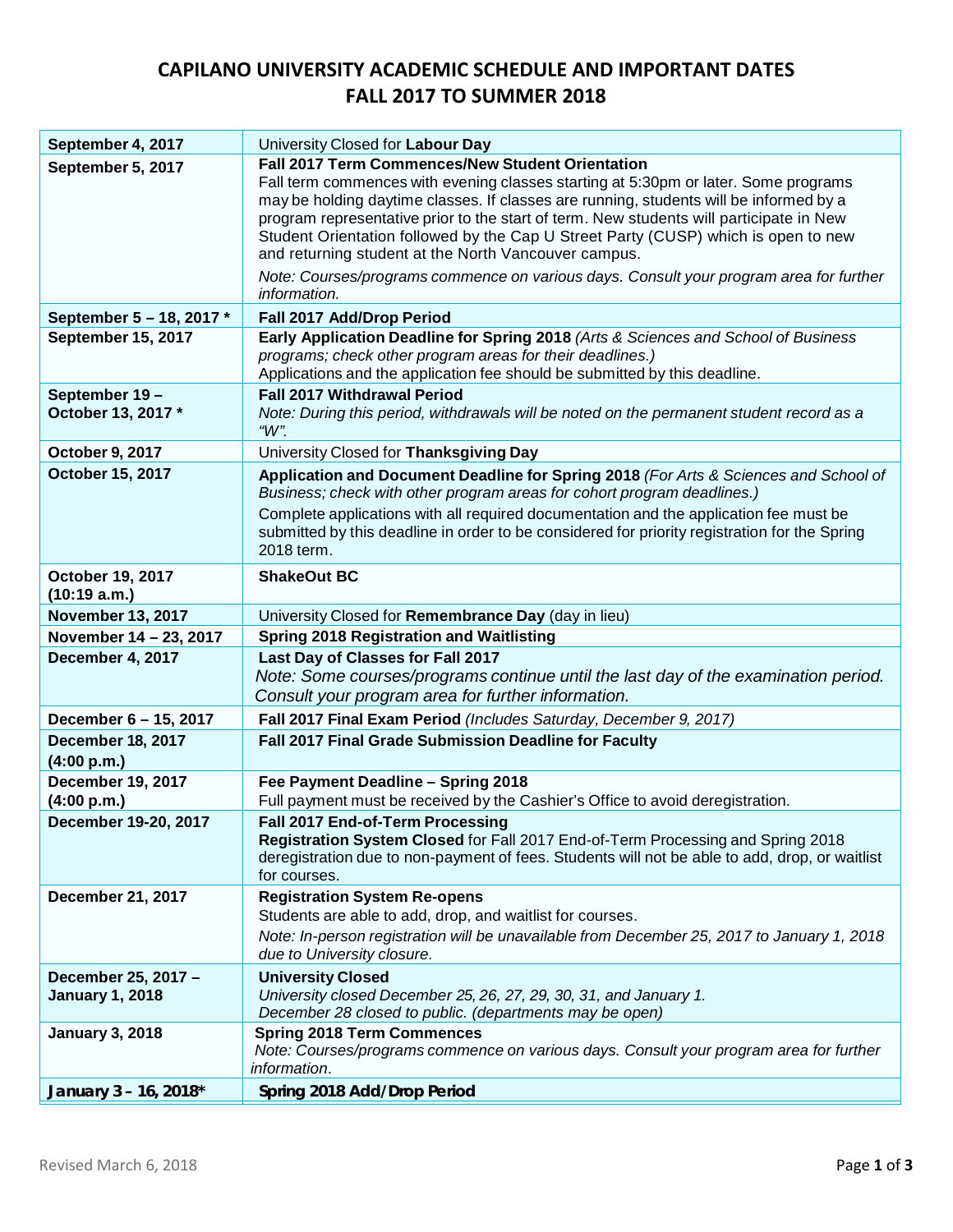## **CAPILANO UNIVERSITY ACADEMIC SCHEDULE AND IMPORTANT DATES FALL 2017 TO SUMMER 2018**

| January 17 -<br>February 20, 2018* | Spring 2018 Withdrawal Period<br>Note: During this period, withdrawals will be noted on the permanent student record<br>as a "W".                                                                                                                                                                                                                                  |
|------------------------------------|--------------------------------------------------------------------------------------------------------------------------------------------------------------------------------------------------------------------------------------------------------------------------------------------------------------------------------------------------------------------|
| <b>January 31, 2018</b>            | Early Application Deadline for Summer 2018 (Arts & Sciences and School of Business<br>programs; check other program areas for their deadlines.)<br>Applications and the application fee should be submitted by this deadline.                                                                                                                                      |
| <b>February 12, 2018</b>           | University Closed for Family Day                                                                                                                                                                                                                                                                                                                                   |
| February 13 - 16, 2018             | <b>Reading Break</b>                                                                                                                                                                                                                                                                                                                                               |
|                                    | Note: Please check the Capilano University Library website for hours of operation.                                                                                                                                                                                                                                                                                 |
| <b>February 15, 2018</b>           | Application and Document Deadline for Summer 2018 (For Arts & Sciences and<br>School of Business; check other program areas for cohort program deadlines.)<br>Complete applications with all required documentation and the application fee<br>must be submitted by this deadline in order to be considered for priority registration<br>for the Summer 2018 term. |
| March 5 - 9, 2018                  | Summer 2018 Registration and Waitlisting                                                                                                                                                                                                                                                                                                                           |
| March 30 -                         | <b>University Closed for Easter</b>                                                                                                                                                                                                                                                                                                                                |
| April 2, 2018                      | Note: Please check the Capilano University Library website for hours of operation.                                                                                                                                                                                                                                                                                 |
| March 31, 2018                     | Early Application Deadline for Fall 2018 (Refers to Arts & Sciences and School of<br>Business programs; check with other program areas for their deadlines.)<br>Applications and the application fee should be submitted by this deadline.                                                                                                                         |
| April 10, 2018                     | Last Day of Classes for Spring 2018<br>Note: Some courses/programs continue until the last day of the examination<br>period. Consult your program area for further information.                                                                                                                                                                                    |
| April 12 - 21, 2018                | Spring 2018 Final Exam Period (includes Saturday, April 14 & Saturday, April 21, 2018)                                                                                                                                                                                                                                                                             |
| April 24, 2018<br>(4:00 p.m.)      | Spring 2018 Final Grade Submission Deadline for Faculty                                                                                                                                                                                                                                                                                                            |
| April 25, 2018                     | Fee Payment Deadline - Summer 2018                                                                                                                                                                                                                                                                                                                                 |
| (4:00 p.m.)                        | Full payment must be received by the Cashier's Office to avoid deregistration.                                                                                                                                                                                                                                                                                     |
| April 25 - 26, 2018                | Spring 2018 Grades and End-of-Term Processing<br>Registration System Closed for Spring 2018 End-of-Term processing and<br>Summer 2018 deregistration due to non-payment of fees. Students will not be able to<br>add, drop, or waitlist for courses.                                                                                                               |
| April 27, 2018                     | <b>Registration System Re-opens</b><br>Students are able to add, drop, and waitlist for courses.                                                                                                                                                                                                                                                                   |
| May 14, 2018                       | Summer 2018 - Full Term Commences<br>Summer 2018 - Session I Commences                                                                                                                                                                                                                                                                                             |
| May 14 - 18, 2018 *                | Summer 2018 - Session I Add/Drop Period                                                                                                                                                                                                                                                                                                                            |
| May 14 - 25, 2018 *                | Summer 2018 - Full Term Add/Drop Period                                                                                                                                                                                                                                                                                                                            |
| May 19-<br>June 1, 2018 *          | Summer 2018 - Session I Withdrawal Period<br>Note: During this period, withdrawals will be noted on the permanent student record<br>as a "W".                                                                                                                                                                                                                      |
| May 21, 2018 *                     | University Closed for Victoria Day                                                                                                                                                                                                                                                                                                                                 |
| May 26-                            | Summer 2018 - Full Term Withdrawal Period                                                                                                                                                                                                                                                                                                                          |
| June 22, 2018 *                    | Note: During this period, withdrawals will be noted on the permanent student record<br>as a "W".                                                                                                                                                                                                                                                                   |
| May 31, 2018                       | Application and Document Deadline for Fall 2018 (For Arts & Sciences and School of<br>Business; check with other program areas for cohort program deadlines.)                                                                                                                                                                                                      |